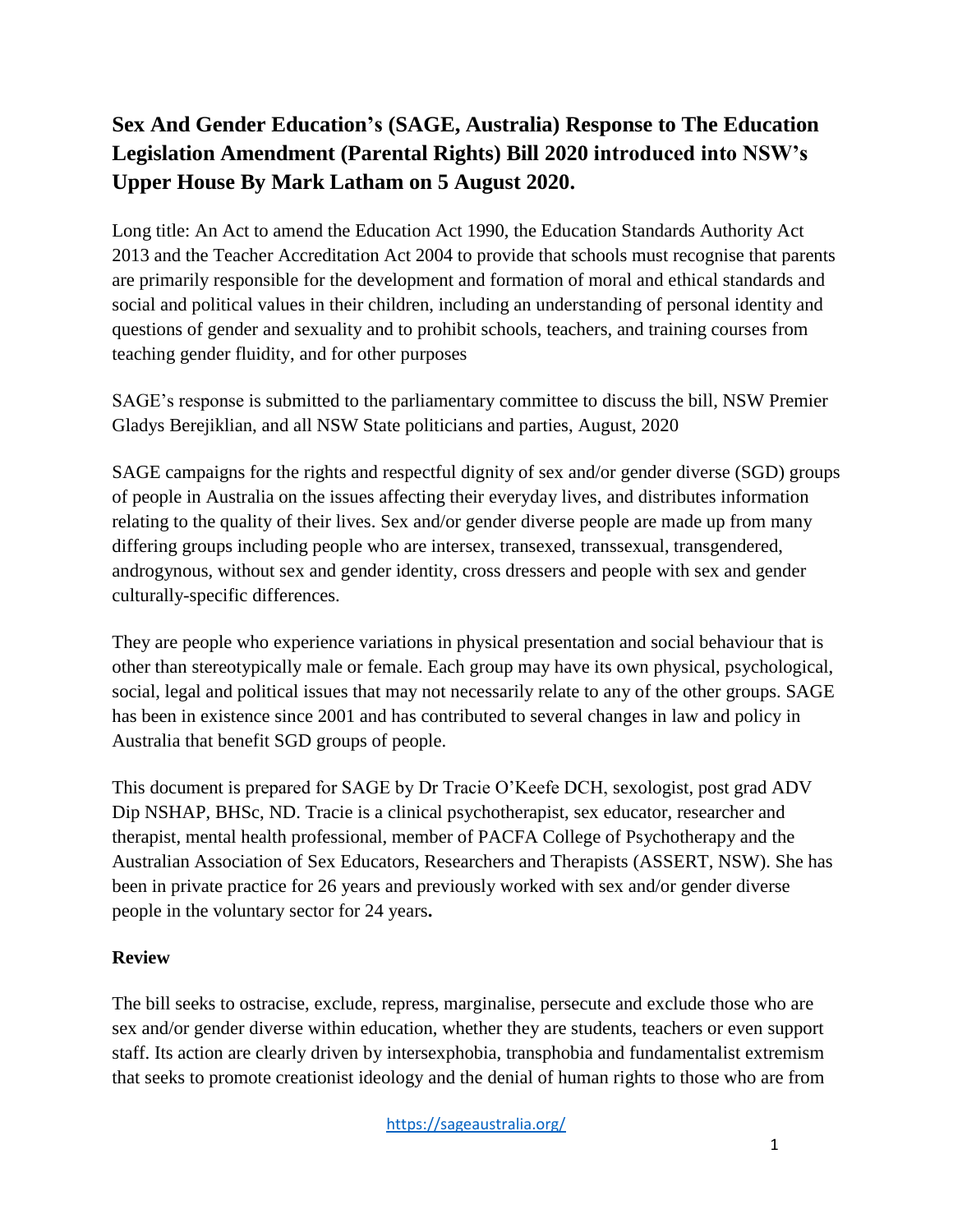SGD groups. It implies that being from an SGD group is somehow improper, not legitimate and is vilification.

Carpenter (2016) teaches us that intersex people are frequently marginalised by medicine and society attempting to eradicate their intersex reality. This oppression and attempt to 'normalise' them, forcing them into unrealistic heteronormative bodies and lives, often leads to high levels of depression and suicidal thoughts far above the national average due to enforced involuntary medical treatment and oppression.

The Trans Pathways study (2017) surveyed 859 participants asking questions about the experiences of trans and gender diverse young people, including feedback from 194 parents and caregivers. Those young people found it difficult to access education at times due to prejudice and exclusion. Three out of every four young trans youth were found to experience anxiety and depression due to their circumstances. Suicidal thoughts could be up to ten times the national average largely due to lack of adequate medical and mental health services and social and educational exclusion.

Many young people from sex and/or gender diverse groups drop out of school and higher education due to bullying, lack of support by educational institutions, lack of facilities for their special needs and persecution from extremists who refuse to acknowledge them so they feel isolated and alone. These are the very circumstances this bill seeks to install in education.

The Federal Health Minister Greg Hunt categorically declared that there is no need for an enquiry into the medical, psychological and counselling treatments that young trans people received (Tomazin, 2020). This came after the right-wing transphobic lobby demanded a review of the treatment of young trans children, stating it was immoral. The outcome of Hunt's consideration, however, was that the Australian Medical Association suggested that sex and gender diverse children needed a great availability of transition care and acceptance.

The New South Wales Teachers Federation (2020) has clearly stated for several years: "The Federation is committed to protecting the industrial, professional and civil rights of its gay, lesbian, bisexual, transgender and intersex (GLBTI) members as well as the rights of all GLBTI people." It supports the right of pupils to be treated equally when they come from sex and/or gender diverse groups. It also supports the rights of children who are from any of the SGD groups to be given the opportunity of an education, unimpeded by extremist and religious dogma, bullying and oppression that may restrict them presenting at school, college or university as the sex and gender that reflects their true identity.

The Australian Medical Associations (2020) comments: "Within healthcare settings, gendernormative language and assumptions can play a powerful role in delegitimising people's own designations of their gender and bodies. Intersex people have reported being pressured into

<https://sageaustralia.org/>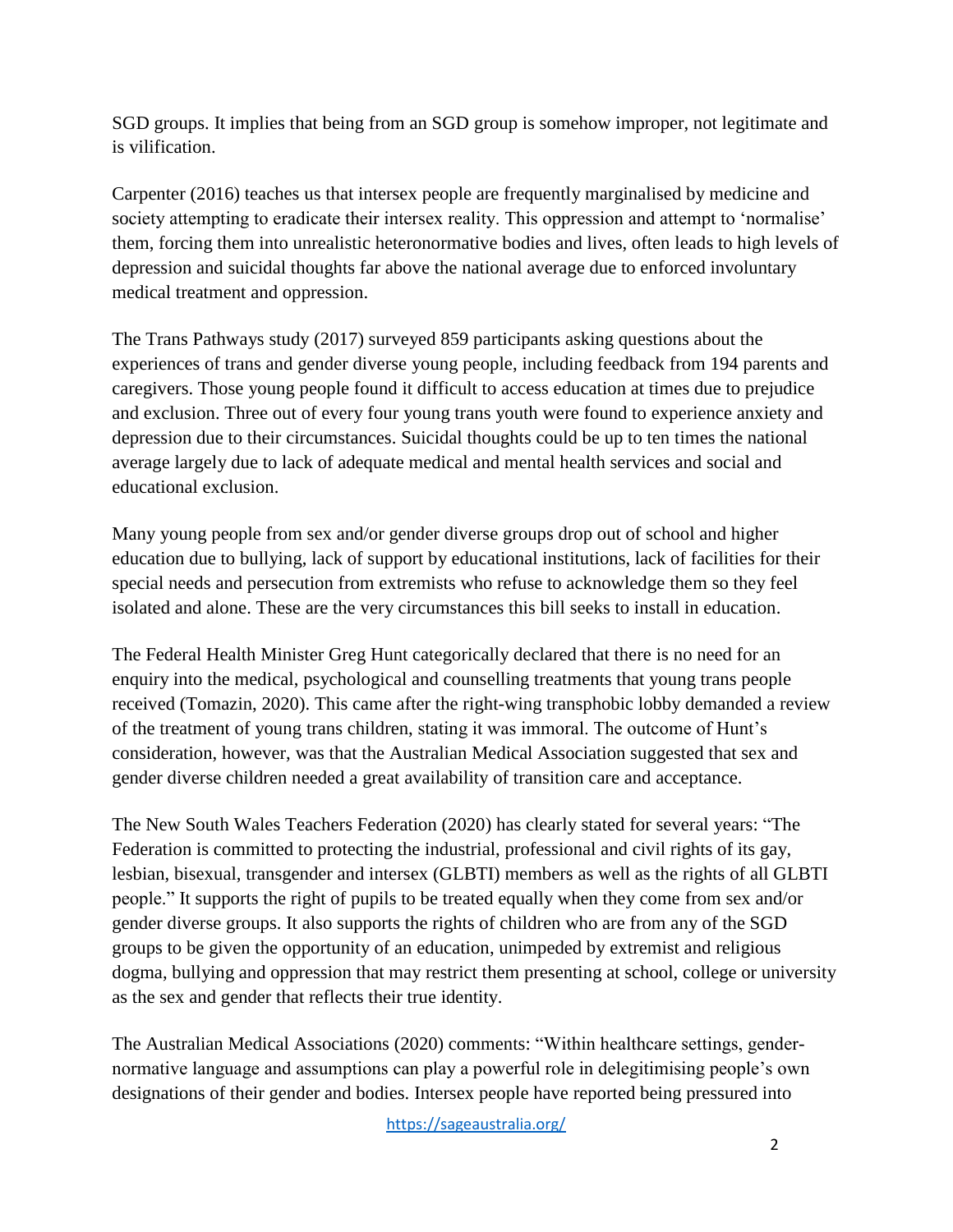'normalising' procedures to remove gonads and other tissue, based on limited data and inflated risk assessments."

Omitting the existence of sex and/or gender diverse people from education and educational material marginalises their access to healthcare both in the present time and future. When what you are physically and socially is framed as 'verboten' within education then you are more reluctant to seek medical help throughout life, suffering a lower quality of life, with a high susceptibility to depression and a lower life expectancy.

"A public act that threatens or incites violence towards a group of people on the basis of race, religious belief or affiliation, sexual orientation, gender identity, intersex status or HIV/AIDS status is a criminal offence that should be referred to the police" (New South Wales Government, 2020)

Transgender vilification is against the law in NSW. The Education Legislation Amendment (Parental Rights) Bill 2020 is a public act that could incite hatred, serious contempt or ridicule towards transgender people. This includes education, as the omission of sex and/or gender diverse children and people from education is an act of violence in exactly the same way as the exclusion of the First Nation's People.

The Australian Psychological Society (2020) has stated, "It is important to remember that being transgender or gender diverse is not a mental health issue. However, mental health issues may arise for TGD children due to societal and cultural ideas about gender. Children can feel confused, scared, marginalised and sad, and often experience a lack of support."

"On 9 December 2017, the right to marry in Australia was no longer determined by sex or gender." (Australian Government 2020)

During the debate around Marriage Equality the national plebiscite clearly indicated the Australian public supported the right of sex and/or gender diverse people being able to get married in all their forms. So the majority of the Australian public have no problems with sex and/or gender diverse groups of people.

The Australian Society of Sex Educators, Researchers and Therapists (ASSERT NSW, 2020) stated: "ASSERT is especially concerned that Australia should recognise sex, gender and sexuality diversity, legally and within our general society. We seek to prohibit discrimination against people who are not strictly heteronormative. We insist that sex education should include information around all forms of sex, gender and sexuality diversity, informing and fully educating the Australian public around a scientifically informed sex education criteria."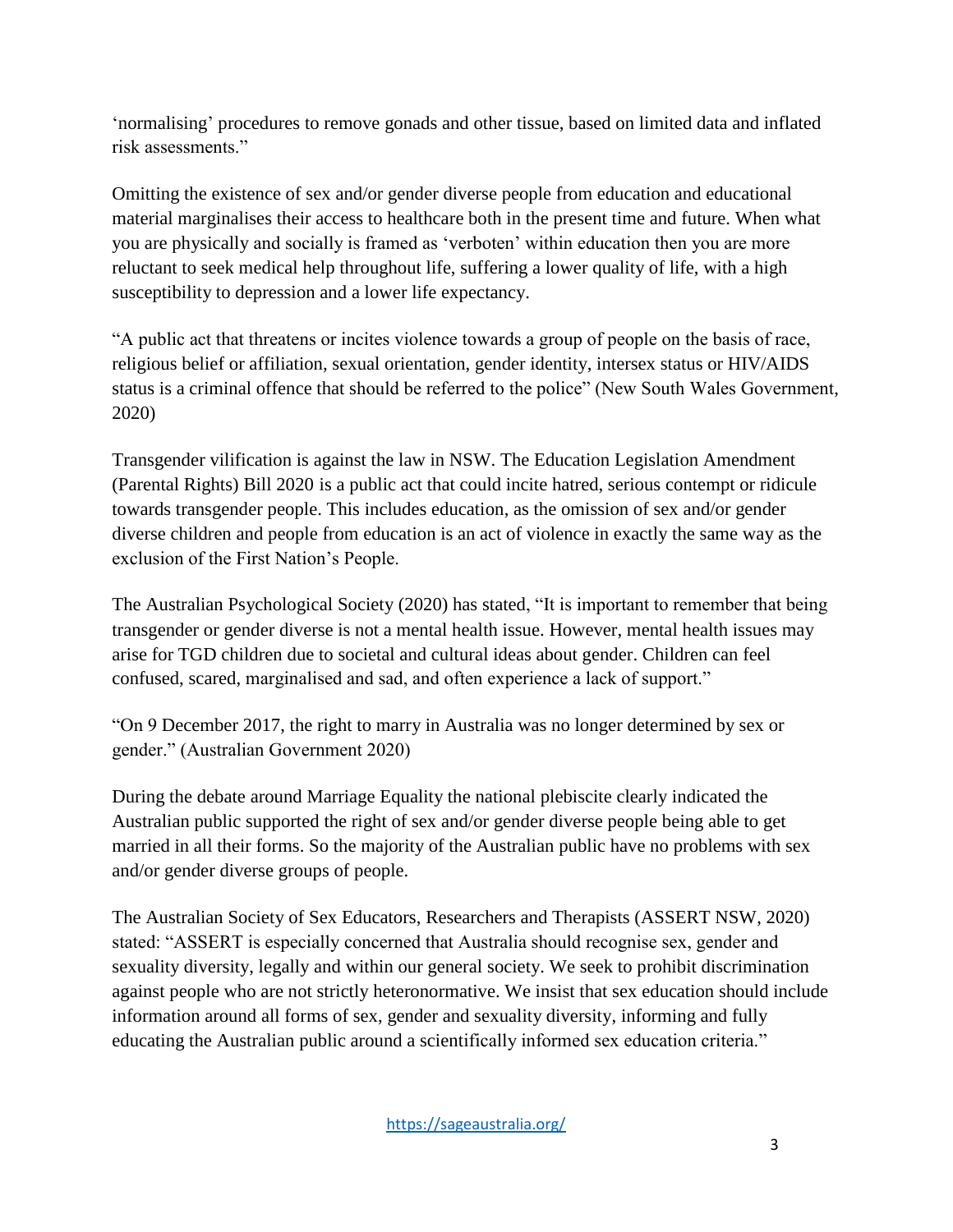Medicine, biologists, physiologists and sexologists have all clearly scientifically demonstrated that human beings in the womb and after birth develop on a scale from male to female with a percentage of the population falling somewhere in between; this is natural biological occurrence. Anthropologists, behavioralists, sociologists and sexologists have further recorded that gender diversity within populations through time and across the world is a repeated social phenomenon, not a sign of deviancy.

The Australian Sex Discrimination Act (2020) states:

"Under the *Sex Discrimination Act 1984* (Cth) a person discriminates against another person on the ground of their marital or relationship status if the discrimination occurs by reason of:

- their marital or relationship status
- a characteristic that applies generally to persons with that marital or relationship status, or
- a characteristic that is generally suggested to apply to persons of that marital or relationship status. $\frac{11}{11}$

Marital or relationship status means the condition of being:

- single
- married
- married but living separately and apart from one's spouse
- divorced
- widowed, or" (Fair Work Commission Government, 2020)

The proposed bill will contravene the SDA. People can get married at 16 years of age which means school pupils can get married and they could be discriminated at school for having married into a relationship that is other than heteronormative.

Furthermore, teachers or support staff who are married or in relationships that are other than heteronormative can be discriminated against because of their marital status, which again contravenes the SDA.

The Australian Government Guidelines on the Recognition of Sex and Gender (2013) state that:

"For the purposes of these Guidelines, sex refers to the chromosomal, gonadal and anatomical characteristics associated with biological sex. Individuals may have a range of circumstances or undergo a variety of treatments that make it difficult to define a true biological sex."

It is clear the Australian Government's position is that in some members of the population sex cannot be categorically classified as either male or female due to intersex characteristics so they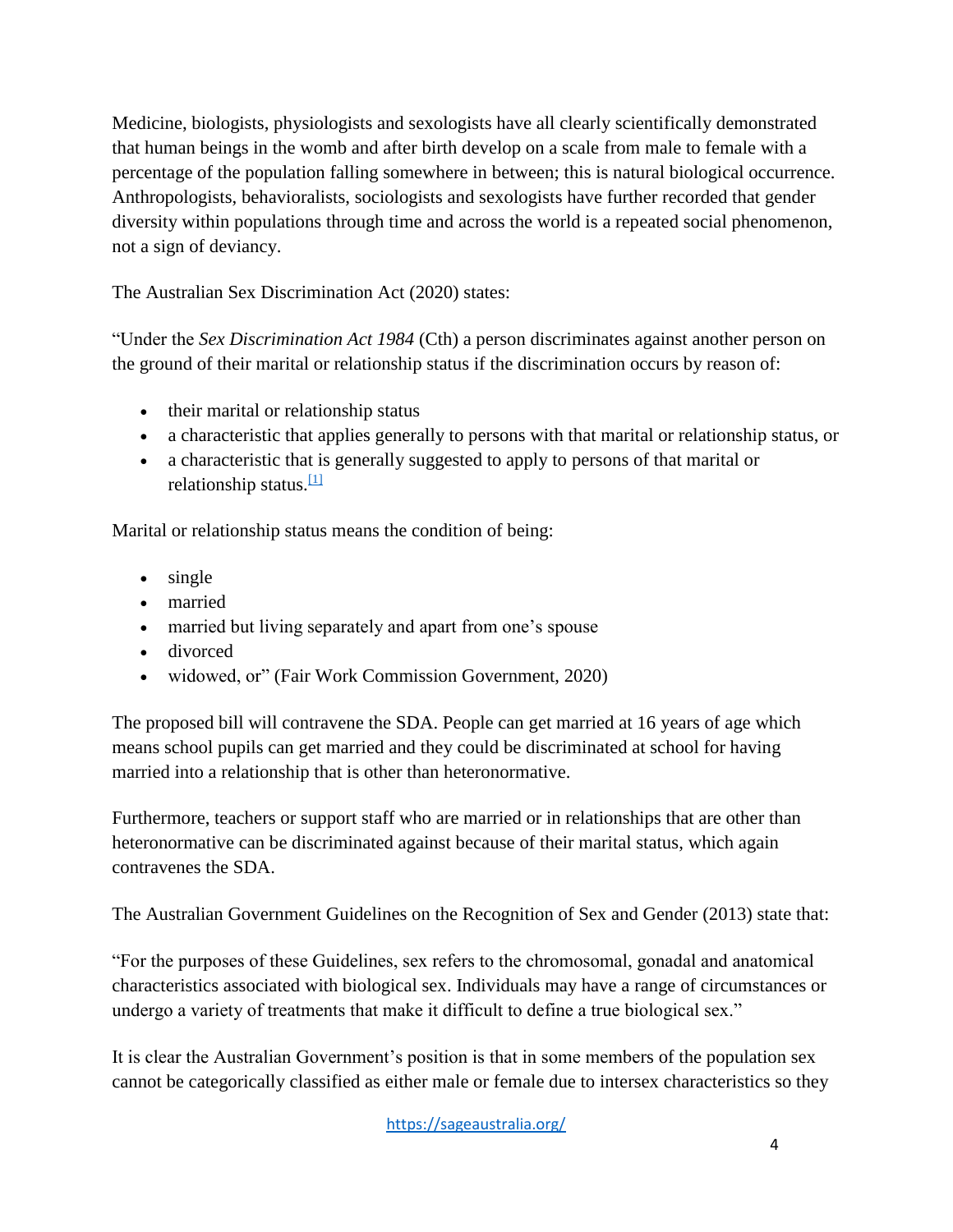should not be discriminated against because of that experience. This includes all governmentfunded institution such as schools, colleges, and universities.

There are also people, including children, whose gender identities are neither male nor female, nor a variation of male or female and feel that is other than stereotypical. They may possess a passport that identifies them as X not M or F. It is also the government's policy that these people should not be discriminated against.

## **Conclusion**

Children have a legal right to a broad spectrum of scientifically-based education in both biological diversity and social gender diverse presentation which includes the existence and reality of sex and/or gender diverse groups that make up 1-2% of the population. Such a broadspectrum education is a human right to prepare pupils them for their roles in Australian society. SGD groups are around the same percentage as people who have red hair and we must ask ourselves: Should we ban ginger-haired children from school because they are not the majority?

Children in education should not be afraid to go to school or higher education for fear of persecution by extremists and religious zealots. Australia is a country that espouses that it offers equal opportunity for all, regardless of race, colour, sex or gender. That equal opportunity should also include teaching staff and support staff. Australia has no official religion that can or should be enforced by law. People who have no religion or extremist beliefs that differ from the Adam and Eve creationists should not be excluded from society, including education

It is clear that the aim of this bill is to install extremism and radical religious prejudice and discrimination against sex and/or gender diverse groups within our education system under the pretence of claiming the parental right to determine their children's education. It is a quest for extremist, right-wing and religious dominance via the back door. Australia a secular society where people are not only entitled to their own beliefs and philosophies but also entitled not to be forced to live by the extremist beliefs that corrupt our education system.

Religious and extremist beliefs are private personal beliefs and in an equitable and secular society, like Australia, should not be used to inform education. Parents who have extremist and religious views that are violently diametrically opposed to a scientifically-informed sex education curriculum already have the right to educate their children at home but should not have the right to impose those views within the education system. Children have a right to an evidence-informed education teaching them about sex and gender diversity, and to deny them this because of extremist beliefs is nothing less than child abuse.

We urge all NSW politicians and political parties to be on the right side of human rights history and strike this bill down at the earliest opportunity.